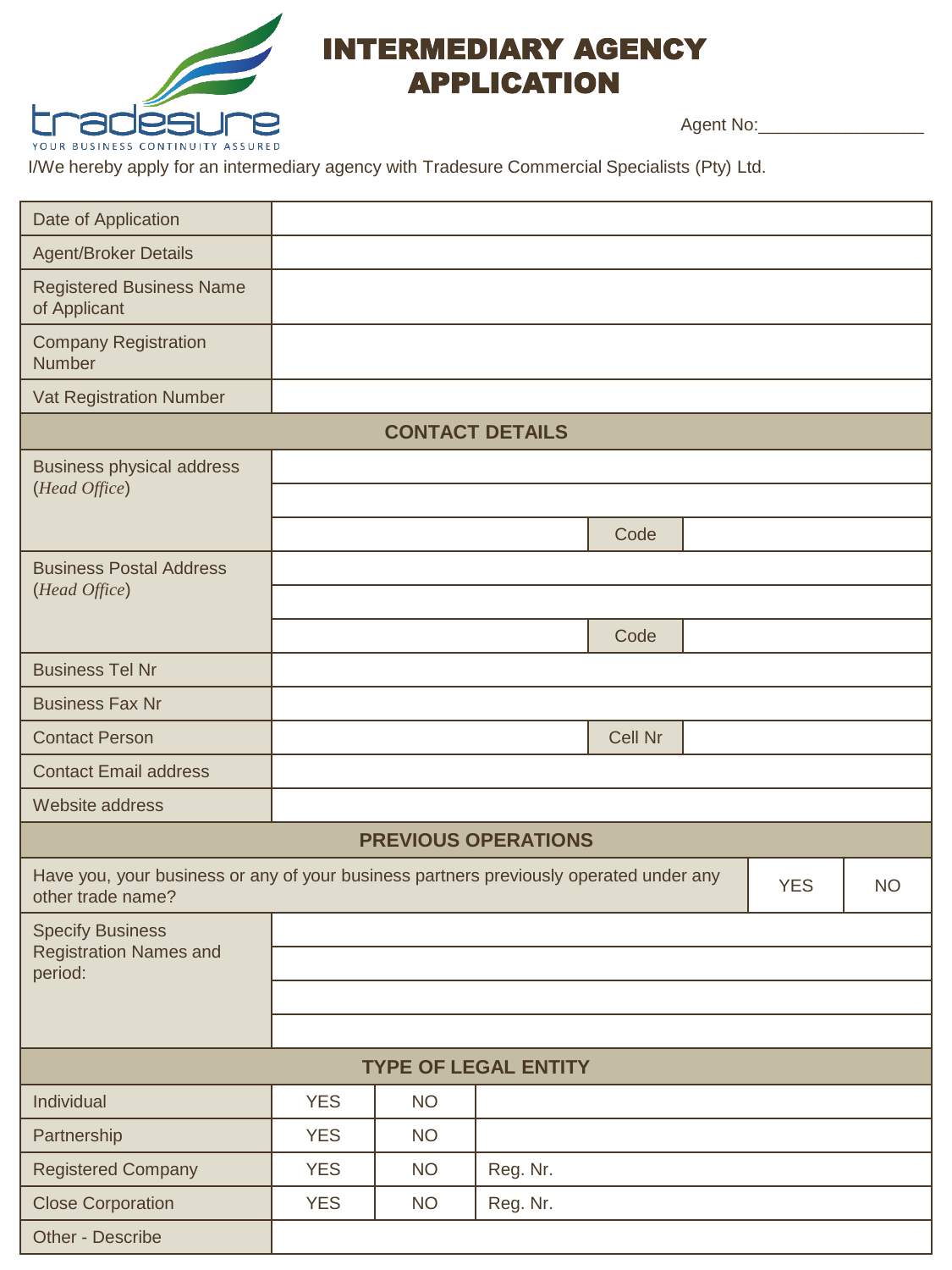| <b>BRANCH DETAILS</b> (Note: Each Branch must submit an agency application) |  |                            |  |                                                  |                                                    |                |                                    |                          |
|-----------------------------------------------------------------------------|--|----------------------------|--|--------------------------------------------------|----------------------------------------------------|----------------|------------------------------------|--------------------------|
| Number of branches                                                          |  |                            |  |                                                  |                                                    |                |                                    |                          |
| <b>Location of Branches</b>                                                 |  |                            |  |                                                  |                                                    |                |                                    |                          |
|                                                                             |  |                            |  |                                                  |                                                    |                |                                    |                          |
| No. of years your organisation has been in existence                        |  |                            |  |                                                  |                                                    |                |                                    |                          |
| <b>INDIVIDUALS / PARTNERSHIPS / OTHER SIMILAR</b>                           |  |                            |  |                                                  |                                                    |                |                                    |                          |
| Name of<br>individual or<br><b>ID Number</b><br>partner                     |  | Profession /<br>Occupation |  | <b>Insurance Experience</b><br>(Field and years) |                                                    | Qualifications |                                    |                          |
|                                                                             |  |                            |  |                                                  |                                                    |                |                                    |                          |
|                                                                             |  |                            |  |                                                  |                                                    |                |                                    |                          |
|                                                                             |  |                            |  |                                                  |                                                    |                |                                    |                          |
|                                                                             |  |                            |  |                                                  |                                                    |                |                                    |                          |
|                                                                             |  |                            |  |                                                  | <b>COMPANY / CLOSE CORPORATION / OTHER SIMILAR</b> |                |                                    |                          |
| Name of<br>Company or<br><b>Close Corporation</b>                           |  | Date of<br>Incorporation   |  | Registration<br><b>Number</b>                    | <b>Names of Directors</b><br>/ Members             |                | Qualifications                     | Experience<br>and fields |
|                                                                             |  |                            |  |                                                  |                                                    |                |                                    |                          |
|                                                                             |  |                            |  |                                                  |                                                    |                |                                    |                          |
|                                                                             |  |                            |  |                                                  |                                                    |                |                                    |                          |
|                                                                             |  |                            |  |                                                  |                                                    |                |                                    |                          |
|                                                                             |  |                            |  |                                                  |                                                    |                |                                    |                          |
| <b>STAFFING LEVELS / STAFF CONTACT</b>                                      |  |                            |  |                                                  |                                                    |                |                                    |                          |
| <b>Claims</b>                                                               |  |                            |  |                                                  |                                                    |                | No. of claims per person per month |                          |
| Administration                                                              |  |                            |  |                                                  | No. of policies per person per month               |                |                                    |                          |
| Underwriting                                                                |  |                            |  |                                                  | No. of quotes per person per month                 |                |                                    |                          |
| Other                                                                       |  |                            |  |                                                  |                                                    |                |                                    |                          |
| <b>Contact: Compliance Management</b>                                       |  |                            |  |                                                  |                                                    |                |                                    |                          |
| <b>Contact: Policy Administration</b>                                       |  |                            |  |                                                  |                                                    |                |                                    |                          |
| <b>Contact: Claims Administration</b>                                       |  |                            |  |                                                  |                                                    |                |                                    |                          |
| <b>Contact: Premium Collection</b>                                          |  |                            |  |                                                  |                                                    |                |                                    |                          |
| <b>VAT STATUS</b>                                                           |  |                            |  |                                                  |                                                    |                |                                    |                          |
| Are you a Registered VAT Vendor?                                            |  |                            |  |                                                  | <b>YES</b>                                         |                |                                    | <b>NO</b>                |
| <b>VAT Number</b>                                                           |  |                            |  |                                                  |                                                    |                |                                    |                          |
| Does your turnover exceed R300 000 p.a.?                                    |  |                            |  |                                                  |                                                    |                |                                    |                          |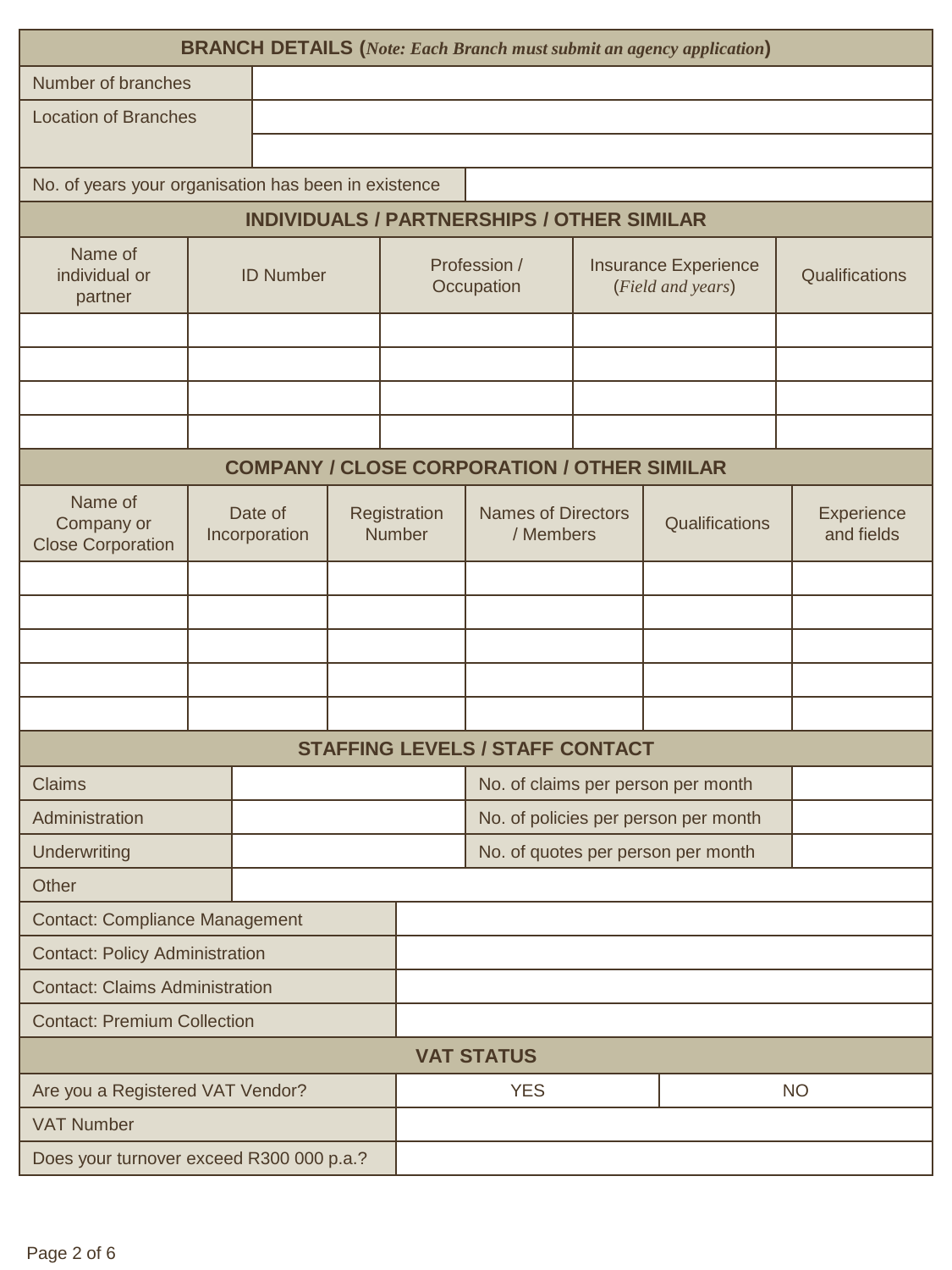| POLICYHOLDER PROTECTION RULES (Complete if applicable)                                                                       |                                                              |           |  |            |                 |  |  |  |  |
|------------------------------------------------------------------------------------------------------------------------------|--------------------------------------------------------------|-----------|--|------------|-----------------|--|--|--|--|
| Do you comply with PPR?                                                                                                      | <b>YES</b>                                                   | <b>NO</b> |  |            | N/A             |  |  |  |  |
| Details if not complying:                                                                                                    |                                                              |           |  |            |                 |  |  |  |  |
| Do you send statutory notices?                                                                                               | <b>YES</b>                                                   |           |  |            |                 |  |  |  |  |
| Do you disclose admin fees?                                                                                                  | <b>YES</b>                                                   |           |  | <b>NO</b>  |                 |  |  |  |  |
| Do you disclose commissions?                                                                                                 | <b>YES</b>                                                   |           |  | <b>NO</b>  |                 |  |  |  |  |
| <b>INSURANCE ACT: PREMIUM COLLECTION</b>                                                                                     |                                                              |           |  |            |                 |  |  |  |  |
| An agent (credit agency) collecting premiums on behalf of an insurer must enter into a separate agreement with an            | insurer to do so and comply with the terms of the agreement. |           |  |            |                 |  |  |  |  |
| Cash Agent                                                                                                                   |                                                              |           |  |            |                 |  |  |  |  |
| <b>Credit Agent</b>                                                                                                          |                                                              |           |  |            |                 |  |  |  |  |
| <b>Renewal date</b>                                                                                                          |                                                              |           |  |            |                 |  |  |  |  |
| <b>FAIS DETAILS</b>                                                                                                          |                                                              |           |  |            |                 |  |  |  |  |
| Are you registered in terms of the FAIS Act?<br><b>YES</b><br><b>NO</b>                                                      |                                                              |           |  |            |                 |  |  |  |  |
| <b>FAIS License Number</b>                                                                                                   |                                                              |           |  |            |                 |  |  |  |  |
| <b>Compliance Officer</b>                                                                                                    |                                                              |           |  |            |                 |  |  |  |  |
| <b>YES</b><br>Are client funds held in a separate bank account?<br><b>NO</b>                                                 |                                                              |           |  |            |                 |  |  |  |  |
| Do the key individual/s of your organisation meet the FAIS fit and proper requirements?                                      |                                                              |           |  | <b>YES</b> | NO <sub>1</sub> |  |  |  |  |
| Does your organisation meet the FAIS operational requirements?                                                               |                                                              |           |  | <b>YES</b> | <b>NO</b>       |  |  |  |  |
| Does your organisation comply with the FAIS financial soundness requirements?                                                |                                                              |           |  | <b>YES</b> | <b>NO</b>       |  |  |  |  |
| Name of external auditor                                                                                                     |                                                              |           |  |            |                 |  |  |  |  |
| Name of responsible partner at external auditor                                                                              |                                                              |           |  |            |                 |  |  |  |  |
| Please describe / give details regarding the following procedures / operational processes / how the following is<br>handled: |                                                              |           |  |            |                 |  |  |  |  |
| Storage and filing records                                                                                                   |                                                              |           |  |            |                 |  |  |  |  |
| FAIS compliance and reporting                                                                                                |                                                              |           |  |            |                 |  |  |  |  |
| Recording of advice given                                                                                                    |                                                              |           |  |            |                 |  |  |  |  |
| <b>Compliance with FICA</b>                                                                                                  |                                                              |           |  |            |                 |  |  |  |  |
| Recording of complaints                                                                                                      |                                                              |           |  |            |                 |  |  |  |  |
| Complaints handling procedure                                                                                                |                                                              |           |  |            |                 |  |  |  |  |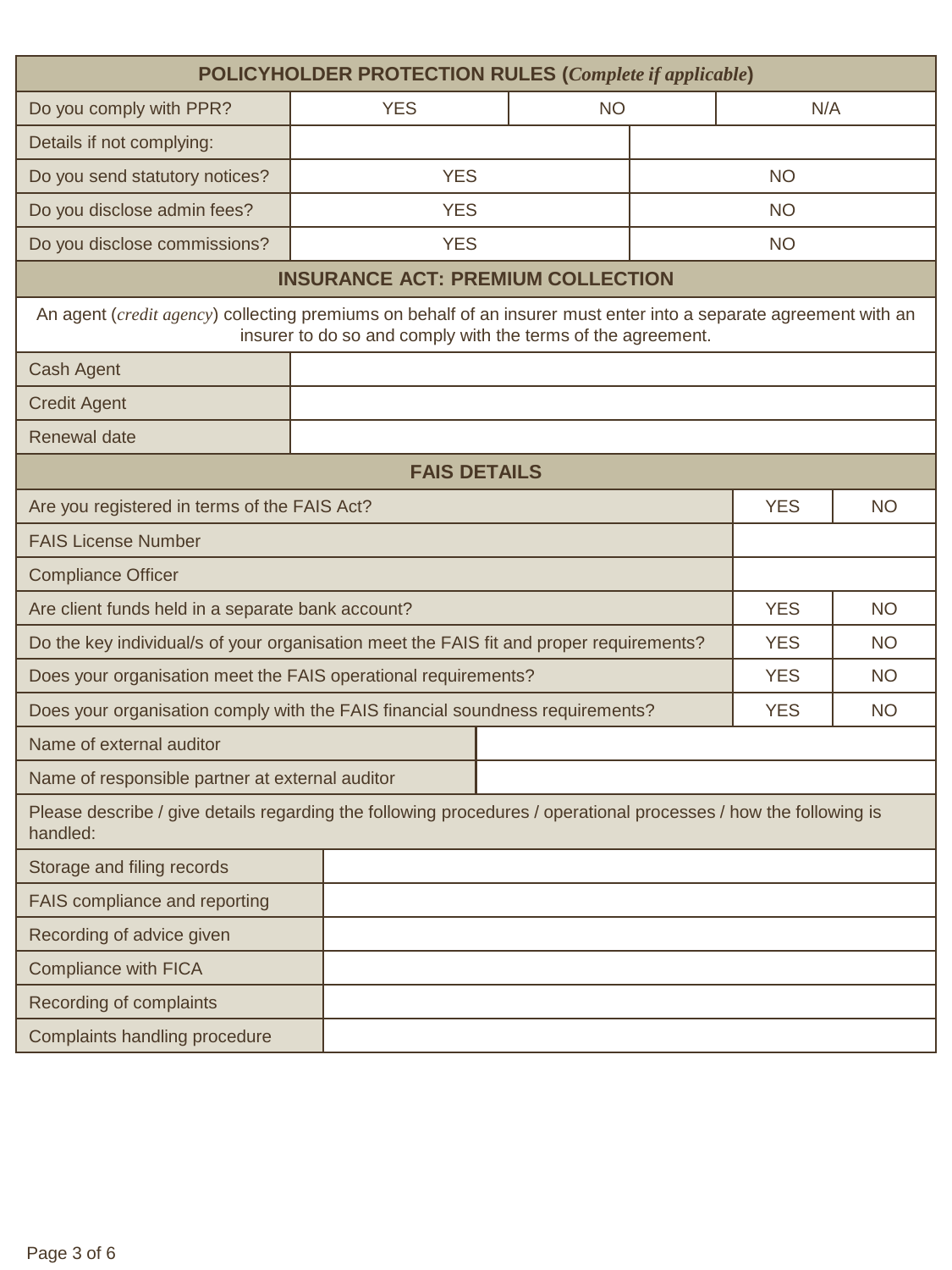| <b>Professional Indemnity</b>                                            | Have you arranged Professional<br>Indemnity Insurance? |  |                 | <b>YES</b>                  | <b>NO</b>                   |           |  |
|--------------------------------------------------------------------------|--------------------------------------------------------|--|-----------------|-----------------------------|-----------------------------|-----------|--|
|                                                                          | PI Insurance Company Name                              |  |                 |                             |                             |           |  |
|                                                                          | Limit of indemnity                                     |  |                 |                             |                             |           |  |
|                                                                          | Policy number<br>(attach copy of policy schedule)      |  |                 |                             |                             |           |  |
|                                                                          | Renewal date                                           |  |                 |                             |                             |           |  |
|                                                                          | Previous claims experience                             |  |                 |                             |                             |           |  |
| Have you or any Partner /                                                | <b>YES</b>                                             |  | <b>NO</b>       | Details if yes:             |                             |           |  |
| Director / Member ever been<br>insolvent, under provisional              |                                                        |  |                 |                             |                             |           |  |
| liquidation or compromised                                               |                                                        |  |                 |                             |                             |           |  |
| with your creditors?                                                     |                                                        |  |                 |                             |                             |           |  |
| Have you or any Partner /                                                | <b>YES</b>                                             |  | <b>NO</b>       |                             | Details if yes:             |           |  |
| Director / Member ever been<br>found guilty of any crime, or             |                                                        |  |                 |                             |                             |           |  |
| are any civil or criminal legal                                          |                                                        |  |                 |                             |                             |           |  |
| proceedings in action against<br>you or any Partner / Director           |                                                        |  |                 |                             |                             |           |  |
| / Member?                                                                |                                                        |  |                 |                             |                             |           |  |
| <b>BANKING DETAILS - YOUR ACCOUNT</b>                                    |                                                        |  |                 |                             |                             |           |  |
| Commission payable directly<br>into your account?                        | <b>YES</b>                                             |  |                 | <b>NO</b>                   |                             |           |  |
| Name of Bank                                                             |                                                        |  | Name of account |                             |                             |           |  |
| <b>Branch Name</b>                                                       |                                                        |  | Branch number   |                             |                             |           |  |
| Account number                                                           |                                                        |  | Type of account | Cheque/Savings/Transmission |                             |           |  |
|                                                                          | <b>BANKING DETAILS - CLIENT FUNDS ACCOUNT</b>          |  |                 |                             |                             |           |  |
| Premium collected directly<br>into this account?                         | <b>YES</b>                                             |  |                 |                             | <b>NO</b>                   |           |  |
| Name of Bank                                                             |                                                        |  | Name of account |                             |                             |           |  |
| <b>Branch Name</b>                                                       |                                                        |  | Branch number   |                             |                             |           |  |
| Account number                                                           |                                                        |  | Type of account |                             | Cheque/Savings/Transmission |           |  |
|                                                                          | <b>BUSINESS CONDUCTED BY YOUR ORGANISATION</b>         |  |                 |                             |                             |           |  |
| Do you conduct both life and<br>non-life business (Please 4)             | Non-life                                               |  |                 |                             | Life                        |           |  |
| Do you conduct any other<br>activities apart from<br>insurance business? | <b>YES</b>                                             |  |                 |                             |                             | <b>NO</b> |  |
| Description of other business                                            |                                                        |  |                 |                             |                             |           |  |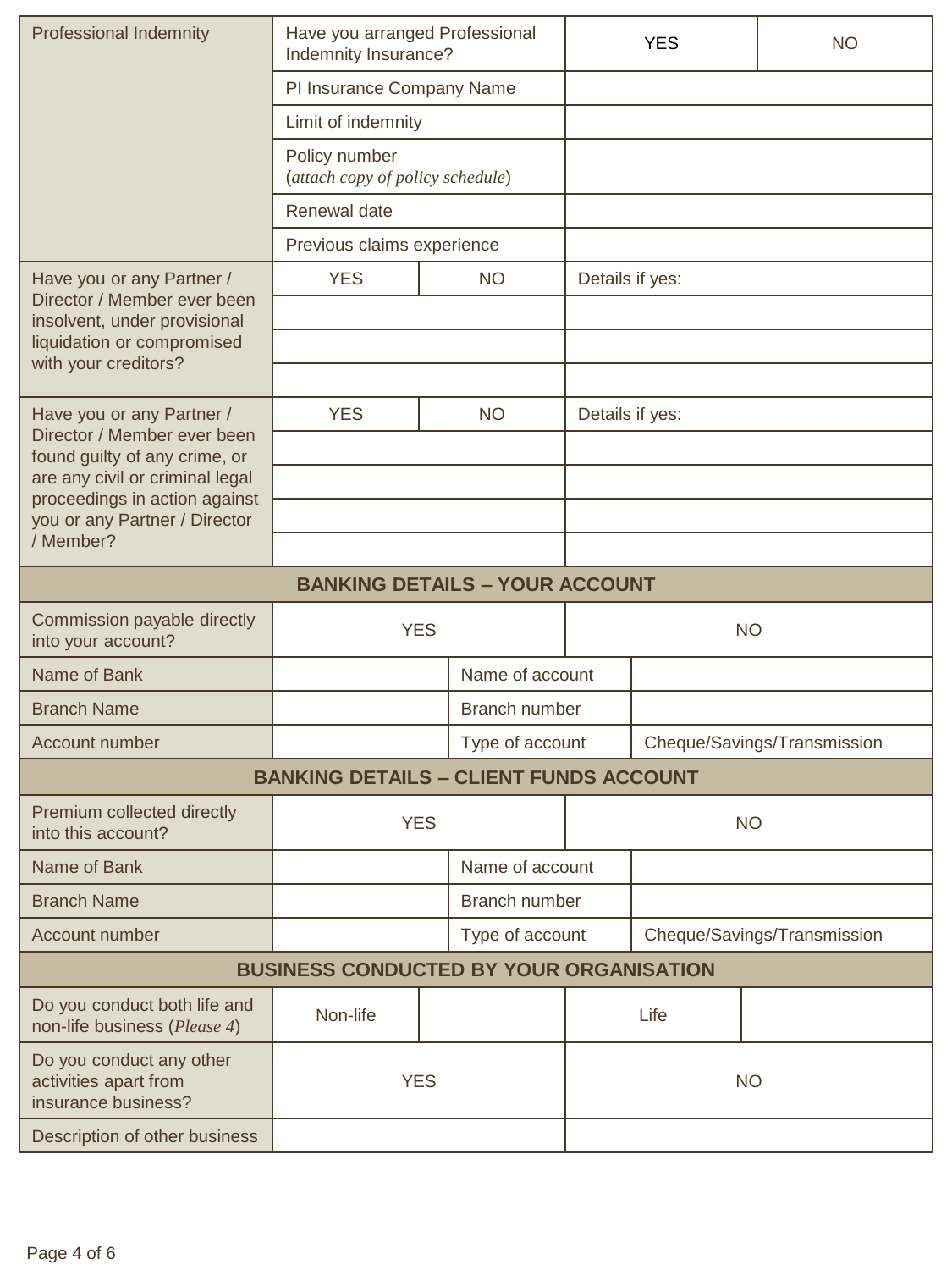| Kinds of<br>Type of<br>insurance<br><b>Business</b><br>business                                                                                                              |                 |  | Period (If other<br>than monthly or |                            | Monthly |             | R          |              |
|------------------------------------------------------------------------------------------------------------------------------------------------------------------------------|-----------------|--|-------------------------------------|----------------------------|---------|-------------|------------|--------------|
|                                                                                                                                                                              |                 |  |                                     | annual)                    |         | Annual      | Premium    | $\mathsf{R}$ |
| (Please 4)                                                                                                                                                                   | Type of         |  |                                     | Period (If other           |         | Monthly     |            |              |
|                                                                                                                                                                              | <b>Business</b> |  | than monthly or<br>annual)          |                            |         | Annual      | Premium    | $\mathsf{R}$ |
|                                                                                                                                                                              | Type of         |  |                                     | Period (If other           |         | Monthly     |            |              |
|                                                                                                                                                                              | <b>Business</b> |  |                                     | than monthly or<br>annual) |         | Annual      | Premium    | $\mathsf{R}$ |
|                                                                                                                                                                              | Type of         |  |                                     | Period (If other           |         | Monthly     |            |              |
|                                                                                                                                                                              | <b>Business</b> |  | than monthly or<br>annual)          |                            |         | Annual      | Premium    | $\mathsf{R}$ |
| What kind / class of business would you like<br>to introduce?                                                                                                                |                 |  |                                     |                            |         |             |            |              |
| Anticipated commencement date                                                                                                                                                |                 |  |                                     |                            |         |             |            |              |
| <b>Anticipated Gross Annual Premium</b>                                                                                                                                      |                 |  |                                     |                            |         |             |            |              |
| <b>REMUNERATION</b>                                                                                                                                                          |                 |  |                                     |                            |         |             |            |              |
| Commission<br>Motor                                                                                                                                                          |                 |  |                                     |                            |         |             |            |              |
| Non-motor                                                                                                                                                                    |                 |  |                                     |                            |         |             |            |              |
| Life                                                                                                                                                                         |                 |  |                                     |                            |         |             |            |              |
|                                                                                                                                                                              |                 |  |                                     |                            |         |             |            |              |
| Any other charge to policyholders                                                                                                                                            |                 |  |                                     |                            |         |             |            |              |
|                                                                                                                                                                              |                 |  |                                     | <b>REFERENCES</b>          |         |             |            |              |
| Are you conducting business on behalf of any other insurer(s) / underwriting managers?                                                                                       |                 |  |                                     |                            |         |             | <b>YES</b> | <b>NO</b>    |
| If yes, please provide names                                                                                                                                                 |                 |  |                                     |                            |         |             |            |              |
| If your organisation is conducting business through another<br>underwriting manager, please supply name/s                                                                    |                 |  |                                     |                            |         |             |            |              |
| Kindly supply three                                                                                                                                                          |                 |  | <b>COMPANY</b>                      | <b>CONTACT NAME</b>        |         | CONTACT NO. |            |              |
| references                                                                                                                                                                   |                 |  |                                     |                            |         |             |            |              |
|                                                                                                                                                                              |                 |  |                                     |                            |         |             |            |              |
|                                                                                                                                                                              |                 |  |                                     |                            |         |             |            |              |
| Has your organisation or any organisation in which your key individuals have had an<br>interest ever had its accreditation revoked by another insurer / underwriting manager |                 |  |                                     |                            |         | <b>YES</b>  | <b>NO</b>  |              |
| Details if yes                                                                                                                                                               |                 |  |                                     |                            |         |             |            |              |